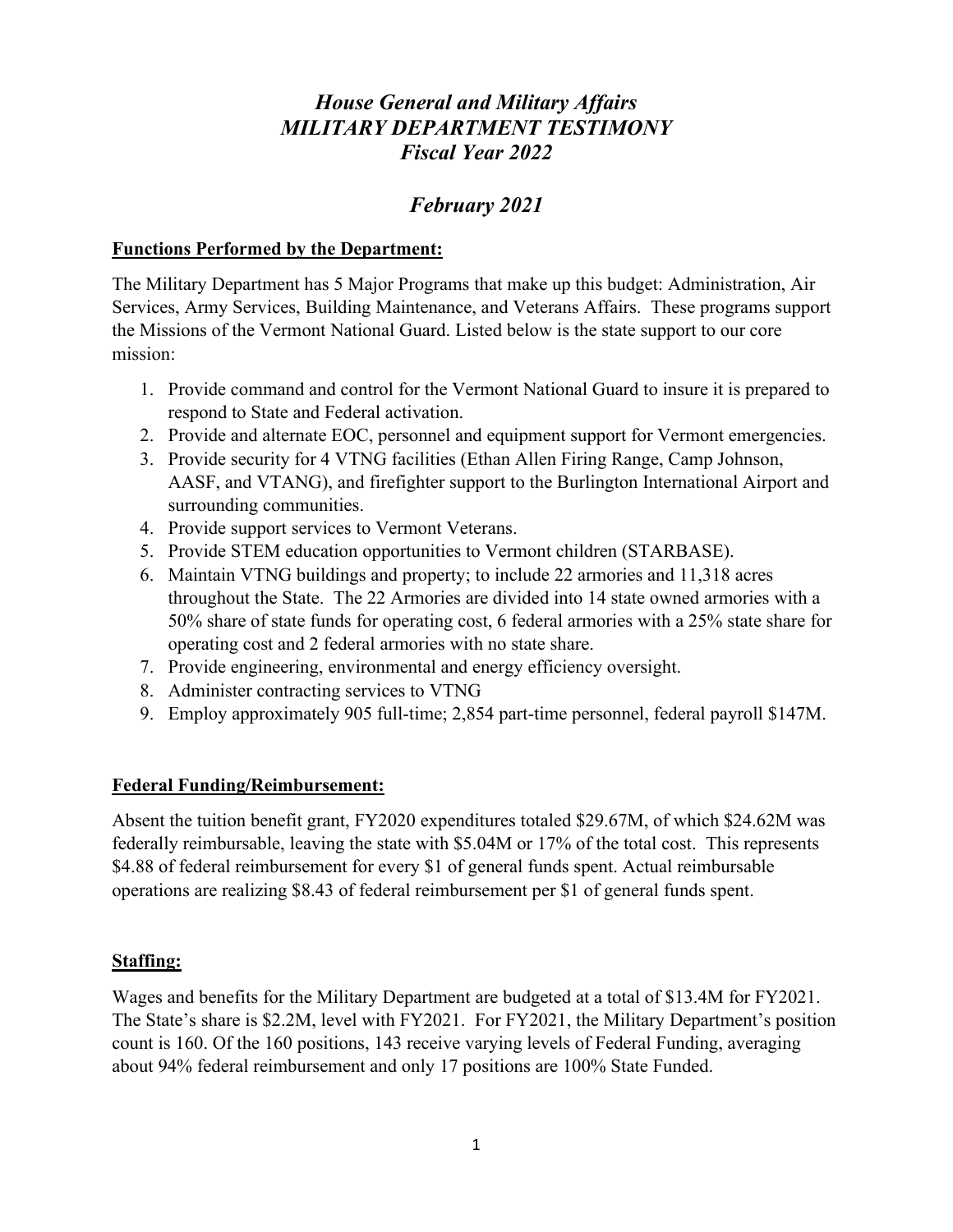# **Budget Development Form:**

The Military Department's total budget increased \$33,211 or 0.59% for FY2022 from the FY2021 base budget, to include the tuition benefit grant.

- The Administration realized General Fund increases for Internal Service Funds, operating costs and the Tuition Benefit Program, as well as funding for a new Joint Enlistment Enhancement Program. All increases are offset by vacancy savings, for a total General Fund decrease of 0.81%.
- Air Services increases by 7% in General Funds for increased operating costs and funding required for Military Leave and salary pay caps.
- Building Maintenance has a .49% increase for changes in personnel and operating costs.
- Veterans Affairs General Fund has a .83% increase, which includes an increase for salary/benefits and decrease in Internal Service Funds. The Veteran's Cemetery Special Fund increases 7.8% for costs required to operate the cemetery year-round.
- Federal Funds will see a significant decrease for FY2022 due to a \$27M Military Construction Project awarded in FY21.

### **Grants:**

Under E.215 - \$1.32M of General Fund will go to VSAC for Guard scholarships to support 100% Vermont National Guard Tuition Benefit Program.

Under E.219 - In the Veterans Affairs division, Fiscal Year 2022 appropriates \$21,000 for the Veterans Assistance Fund; \$7,500 for the Veterans Day Boy Scouts parade; \$1,000 for Veterans Medals; \$5,000 for Military, Family, and Community Network; \$10,000 to the American Legion in support of VT Boys and Girls State; \$4,800 for the expenses of the Governor's Veterans' Advisory Council.

# **Performance Management Outcomes:**

The Military Department submitted two items as part of the Results-Based Accountability (RBA) process:

**(1)** Energy Management is an ongoing priority for the Vermont National Guard and the Military Department. The Department has gained more than 96,000 square feet of facility space over the last five years. Although the overall energy consumption has increased marginally, the state share of total energy consumption continues to remain around 2016 levels.

This is attributed to maximizing the federal match to upgrade heating systems to include geothermal, wood chip, natural gas and upgrading electrical system to incorporate solar and converting lighting (indoor /outdoor) to LED. Additionally, there have been many facilities upgrades to include insulation, windows and doors. All new construction meets Leadership in Energy and Environmental Design (LEED) standards.

The projected level consumption over the next few years is attributed to a steady state training mode as compared to recent heightened training readiness levels required for deployment.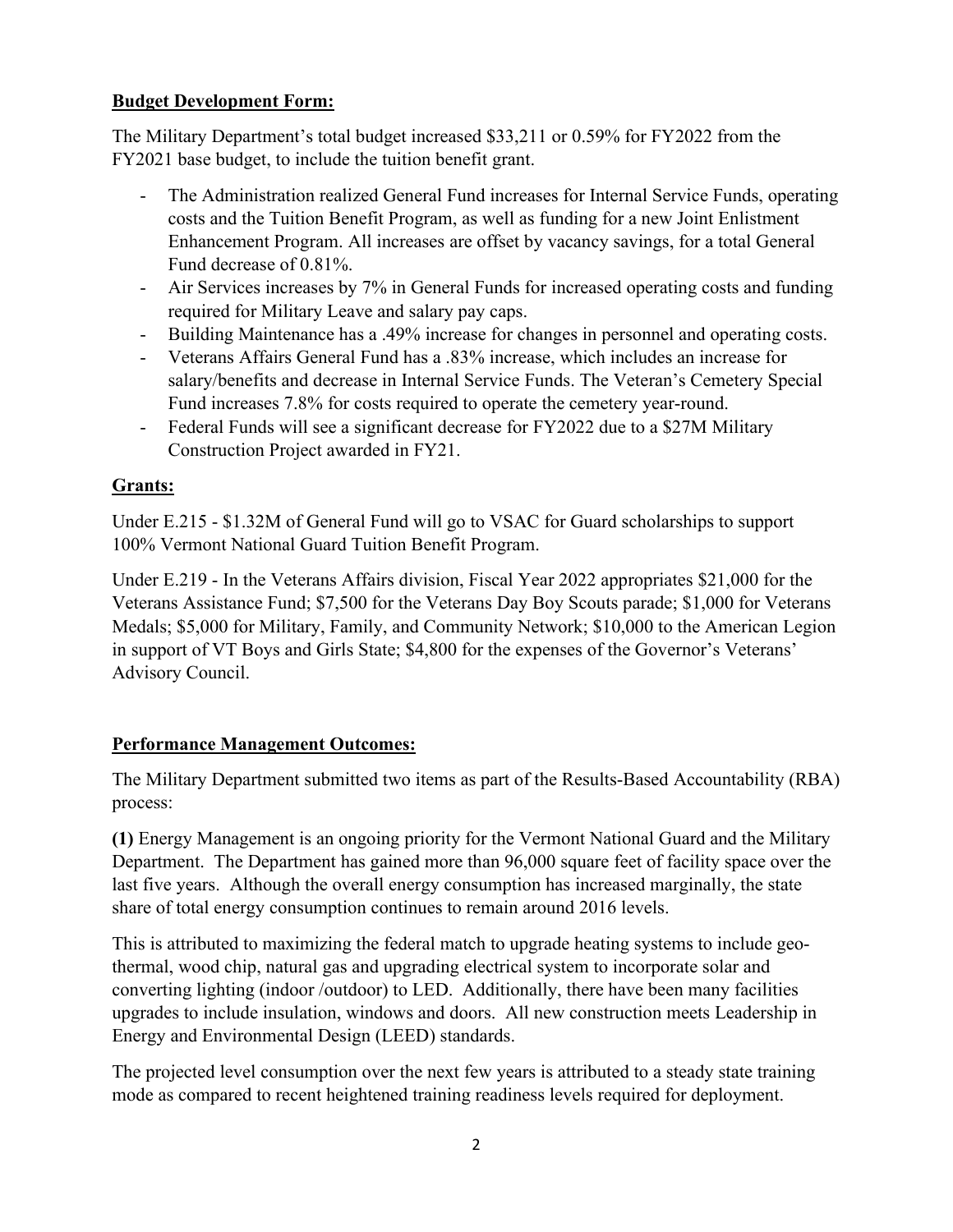**(2)** State Veterans Service Officer (VSO) Performance Activities: State VSOs are part of the Office of Veterans Affairs. Their function is to provide outreach to over 42,100 veterans currently living in Vermont and to advocate on their behalf regarding benefit claims to the federal government. They also conduct workshops for veterans and veterans' groups to connect them to available resources. There are 3 VSOs and their salaries/benefits total approximately \$251,468 annually and is paid from the General Fund. As represented in performance measures; they are doing great work helping veterans receive their benefits which in-turn reduces hardships to our veterans. Their caseload for FY 2020 was 593 claims and they helped veterans recover \$7.7 Million in new benefits. This generates a return on investment of \$31 of Federal benefits for every \$1 of State funding which pays for the VSO salaries/benefits.

# **Vermont National Guard FY2020 Accomplishments**

Recognizing the roles, the National Guard fills in the State of Vermont, it's important to share the many accomplishments of our Soldiers and Airmen during FY2020. All these training and development activities directly contribute to the readiness of our soldiers and airmen meeting their federal, state and community mission.

### **Air Guard:**

- Hired first woman as an F-35 pilot (currently in training)
- The 158<sup>th</sup> Fighter Wing Priority One Task Force (P1TF) received the Air National Guard Diversity and Inclusion Team Award for 2020. The P1TF is designed to improve recruiting, diversity and inclusion in the VTANG. The team is comprised of Airmen of all ranks, genders and ethnicity.
- The 158th Fighter Wing received the Air Force Outstanding Unit Award.
- Officer James Sides, 158 SFS was recognized as the 2020 Air National Guard Security Forces Flight Level Civilian Supervisor of the Year.
- Ms. Julie Shea, 158th Fighter Wing Public Affairs Specialist was recognized as the Air National Guard 2020 Outstanding Communication Civilian of the Year.
- Fire Department responded to approximately 250 Mutual Aid incidents. Mutual Aid Emergency Response to 17 Cities and Towns in Chittenden County Vermont

# **Army Guard:**

• August 14th, our Vermont Army National Guard Aviation worked with local first responders from Waterbury Backcountry, Barre Town Fire Department, Plainfield Fire and Rescue, and East Montpelier Fire Department to evacuate a badly injured hiker from